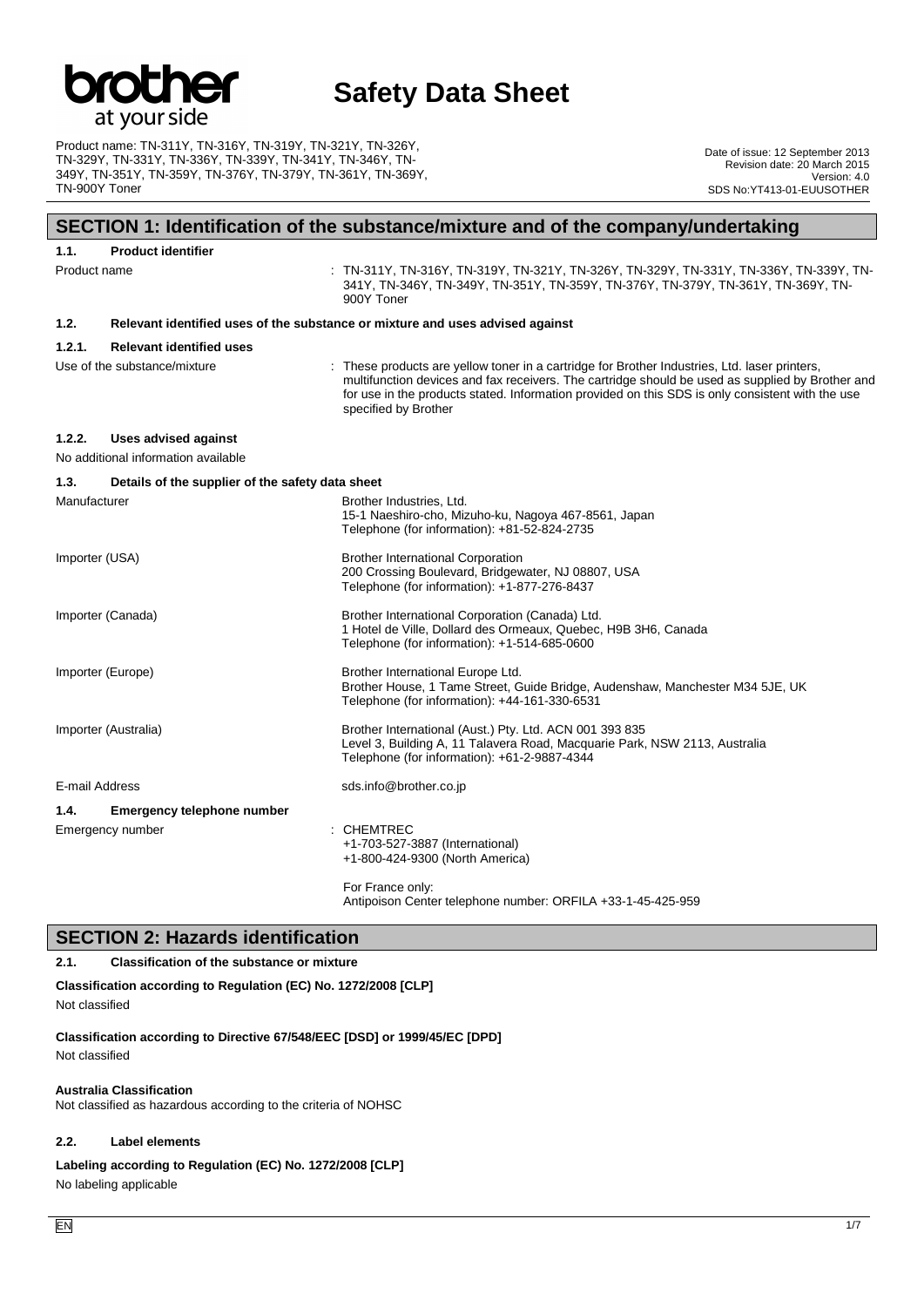

Product name: TN-311Y, TN-316Y, TN-319Y, TN-321Y, TN-326Y, TN-329Y, TN-331Y, TN-336Y, TN-339Y, TN-341Y, TN-346Y, TN-349Y, TN-351Y, TN-359Y, TN-376Y, TN-379Y, TN-361Y, TN-369Y, TN-900Y Toner

Date of issue: 12 September 2013 Revision date: 20 March 2015 Version: 4.0 SDS No:YT413-01-EUUSOTHER

#### **2.3. Other hazards**

This substance/mixture does not meet the PBT criteria of REACH, annex XIII This substance/mixture does not meet the vPvB criteria of REACH, annex XIII

## **SECTION 3: Composition/information on ingredients**

#### **3.2. Mixture**

| <b>Name</b>                 | <b>Product identifier</b>                 | $\%$      | <b>Classification</b><br>according to<br><b>Directive</b><br>67/548/EEC | <b>Classification</b><br>according to<br><b>Regulation (EC) No.</b><br>1272/2008 [CLP] |
|-----------------------------|-------------------------------------------|-----------|-------------------------------------------------------------------------|----------------------------------------------------------------------------------------|
| Styrene-acrylate copolymer  | (CAS No) 25767-47-9<br>$(EC no) -$        | 75 - 90   | Not classified                                                          | Not classified                                                                         |
| <b>Fatty Acid Ester</b>     | (CAS No) **<br>$(EC no) -$                | $3 - 10$  | Not classified                                                          | Not classified                                                                         |
| Pigment                     | (CAS No) **<br>$(EC \n  no)$ **           | $4 - 10$  | Not classified                                                          | Not classified                                                                         |
| <b>PMMA</b>                 | (CAS No) 9011-14-7<br>$(EC no) -$         | $1 - 3$   | Not classified                                                          | Not classified                                                                         |
| Silicon Dioxide (amorphous) | (CAS No) 844491-94-7<br>(EC no) 430-570-1 | < 2       | Not classified                                                          | Not classified                                                                         |
| Silicon Dioxide (amorphous) | (CAS No) 112945-52-5<br>(EC no) 231-545-4 | $1 - 3$   | Not classified                                                          | Not classified                                                                         |
| Styrene-acrylate Resin      | (CAS No) **<br>$(EC no) -$                | $0.1 - 1$ | Not classified                                                          | Not classified                                                                         |

#### \*\* CONFIDENTIAL

Full text of R- and H- phrases: see section 16

## **SECTION 4: First aid measures**

| Description of first aid measures<br>4.1.                           |                                                                                                                                       |
|---------------------------------------------------------------------|---------------------------------------------------------------------------------------------------------------------------------------|
| First-aid measures general                                          | : If symptoms persist, obtain medical attention.                                                                                      |
| First-aid measures after inhalation                                 | : Obtain medical attention. In case of accident by inhalation : remove casualty to fresh air and<br>keep at rest.                     |
| First-aid measures after skin contact                               | : Remove contaminated clothing immediately and wash affected skin with plenty of water or soap<br>and water.                          |
| First-aid measures after eye contact                                | : Obtain medical attention. If substance has got into the eyes, immediately wash out with plenty of<br>water for at least 15 minutes. |
| First-aid measures after ingestion                                  | Obtain immediate medical attention. Wash out mouth with water and give 100-200 ml of water to<br>drink.                               |
| 4.2.<br>Most important symptoms and effects, both acute and delayed |                                                                                                                                       |
| Symptoms/injuries after inhalation                                  | : For large quantities: May cause irritation to the respiratory system. Increased difficulty in<br>breathing. Sneezing. Coughing.     |
| Symptoms/injuries after eye contact                                 | : May cause eye irritation.                                                                                                           |
| Symptoms/injuries after ingestion                                   | : May cause stomach ache. Unlikely route of exposure.                                                                                 |

**4.3. Indication of any immediate medical attention and special treatment needed**

Treat symptomatically.

| <b>SECTION 5: Firefighting measures</b>                       |                                                                         |  |
|---------------------------------------------------------------|-------------------------------------------------------------------------|--|
| <b>Extinguishing media</b><br>5.1.                            |                                                                         |  |
| Suitable extinguishing media                                  | : Extinguish preferably with dry chemical, carbon dioxide, water, foam. |  |
| Unsuitable extinguishing media                                | : Do not use water jet.                                                 |  |
| Special hazards arising from the substance or mixture<br>5.2. |                                                                         |  |

Explosion hazard **in the state of the state of the state of the state of the state of the state of the state of the state of the state of the state of the state of the state of the state of the state of the state of the st**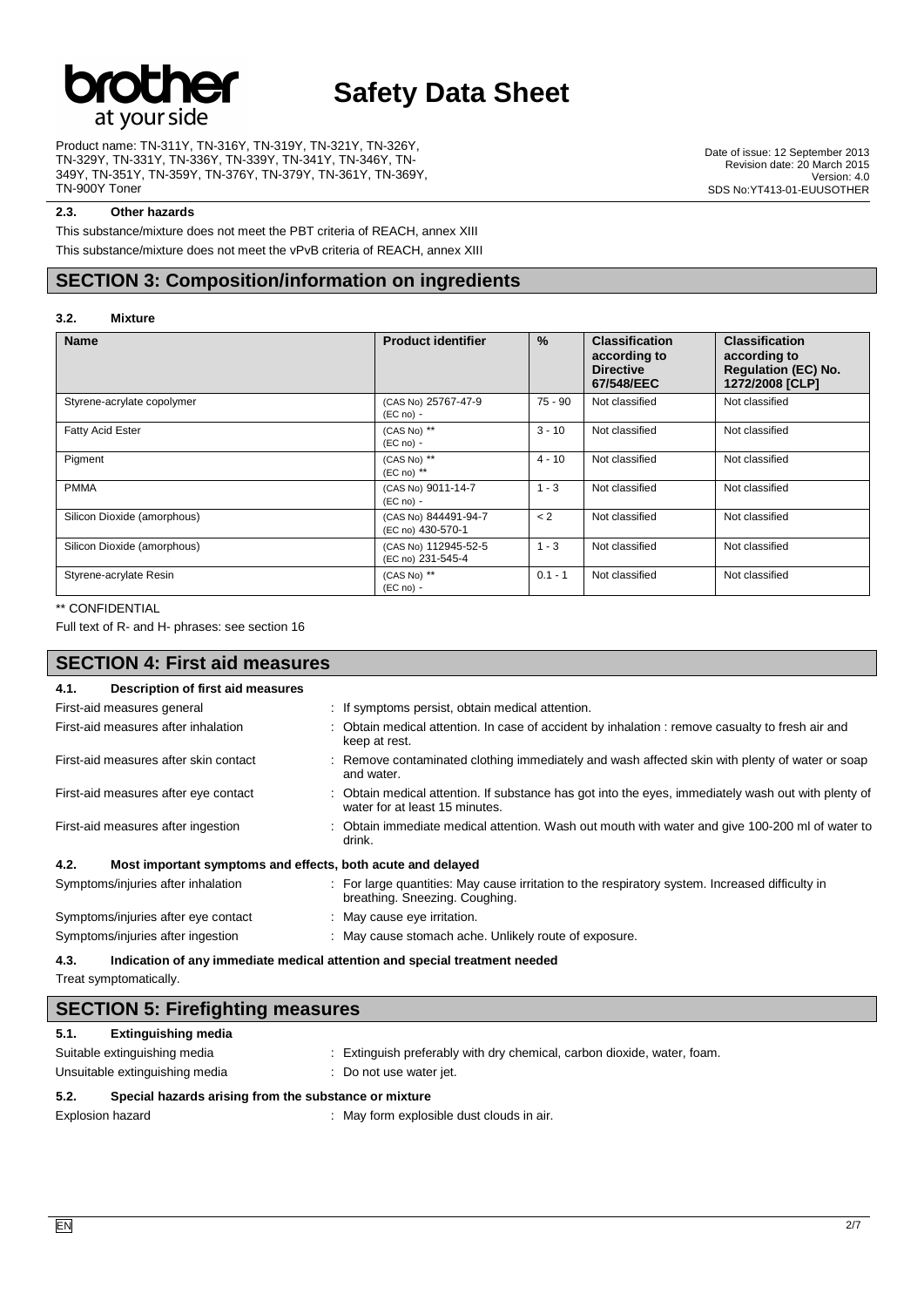

Product name: TN-311Y, TN-316Y, TN-319Y, TN-321Y, TN-326Y, TN-329Y, TN-331Y, TN-336Y, TN-339Y, TN-341Y, TN-346Y, TN-349Y, TN-351Y, TN-359Y, TN-376Y, TN-379Y, TN-361Y, TN-369Y, TN-900Y Toner

Date of issue: 12 September 2013 Revision date: 20 March 2015 Version: 4.0 SDS No: YT413-01-EUUSOTHER

## **5.3. Advice for firefighters**

Firefighting instructions **interpresent of the Constant Constant** Do not use high-pressure water in order to prevent creating a dust cloud and spreading fire dust. Use appropriate respirator for carbon monoxide and carbon dioxide. Wear positive pressure selfcontained breathing apparatus (SCBA) during the attack phase of firefighting operations and during cleanup in enclosed or poorly ventilated areas immediately after a fire. Personnel not having suitable respiratory protection must leave the area to prevent significant exposure to toxic combustion gases from any source.

### **SECTION 6: Accidental release measures**

| 6.1.                 | Personal precautions, protective equipment and emergency procedures                               |                                                                                                                                      |  |
|----------------------|---------------------------------------------------------------------------------------------------|--------------------------------------------------------------------------------------------------------------------------------------|--|
| 6.1.1.               | For non-emergency personnel                                                                       |                                                                                                                                      |  |
|                      | : Ensure adequate ventilation. Avoid contact with skin and eyes.<br>Emergency procedures          |                                                                                                                                      |  |
| 6.1.2.               | For emergency responders                                                                          |                                                                                                                                      |  |
| Emergency procedures |                                                                                                   | : Avoid generation of dust. Do not breathe dust. A suitable dust mask or dust respirator with filter<br>type A/P may be appropriate. |  |
| 6.2.                 | <b>Environmental precautions</b>                                                                  |                                                                                                                                      |  |
|                      | Prevent substance entering sewers. Washings must be prevented from entering surface water drains. |                                                                                                                                      |  |
| 6.3.                 | Methods and material for containment and cleaning up                                              |                                                                                                                                      |  |

#### Methods for cleaning up example of the spilt toner or remove it with a vacuum cleaner and transfer into a sealed container carefully. Sweep slowly to minimize generation of dust during cleanup. If a vacuum cleaner is used, the motor must be rated as dust explosion proof. Potential for very fine particles to be taken into the vacuum only to be passed back into the environment due to pore size in the bag or filter.

#### **6.4. Reference to other sections**

SECTION 8: Exposure controls/personal protection. SECTION 13: Disposal considerations.

### **SECTION 7: Handling and storage**

#### **7.1. Precautions for safe handling**

Precautions for safe handling state is a state of the reach of children. Avoid generation of dust. Avoid inhalation of high concentrations of dust. Avoid contact with eyes.

#### **7.2. Conditions for safe storage, including any incompatibilities**

Storage conditions **Storage conditions** : Keep away from oxidizing agents.

## **7.3. Specific end use(s)**

These products are yellow toner in a cartridge for Brother Industries, Ltd. laser printers, multifunction devices and fax receivers. This cartridge should be used as supplied by Brother and for use in the products stated.

### **SECTION 8: Exposure controls/personal protection**

#### **8.1. Control parameters**

| Silicon Dioxide (amorphous) (844491-94-7) |                                     |                                      |  |
|-------------------------------------------|-------------------------------------|--------------------------------------|--|
| USA - OSHA                                | OSHA PEL (TWA) (mg/m <sup>3</sup> ) | 20 mg/m <sup>3</sup> 20mppcf 80%SiO2 |  |
| Silicon Dioxide (amorphous) (112945-52-5) |                                     |                                      |  |
| USA - OSHA                                | OSHA PEL (TWA) (mg/m <sup>3</sup> ) | 20 mg/m <sup>3</sup> 20mppcf 80%SiO2 |  |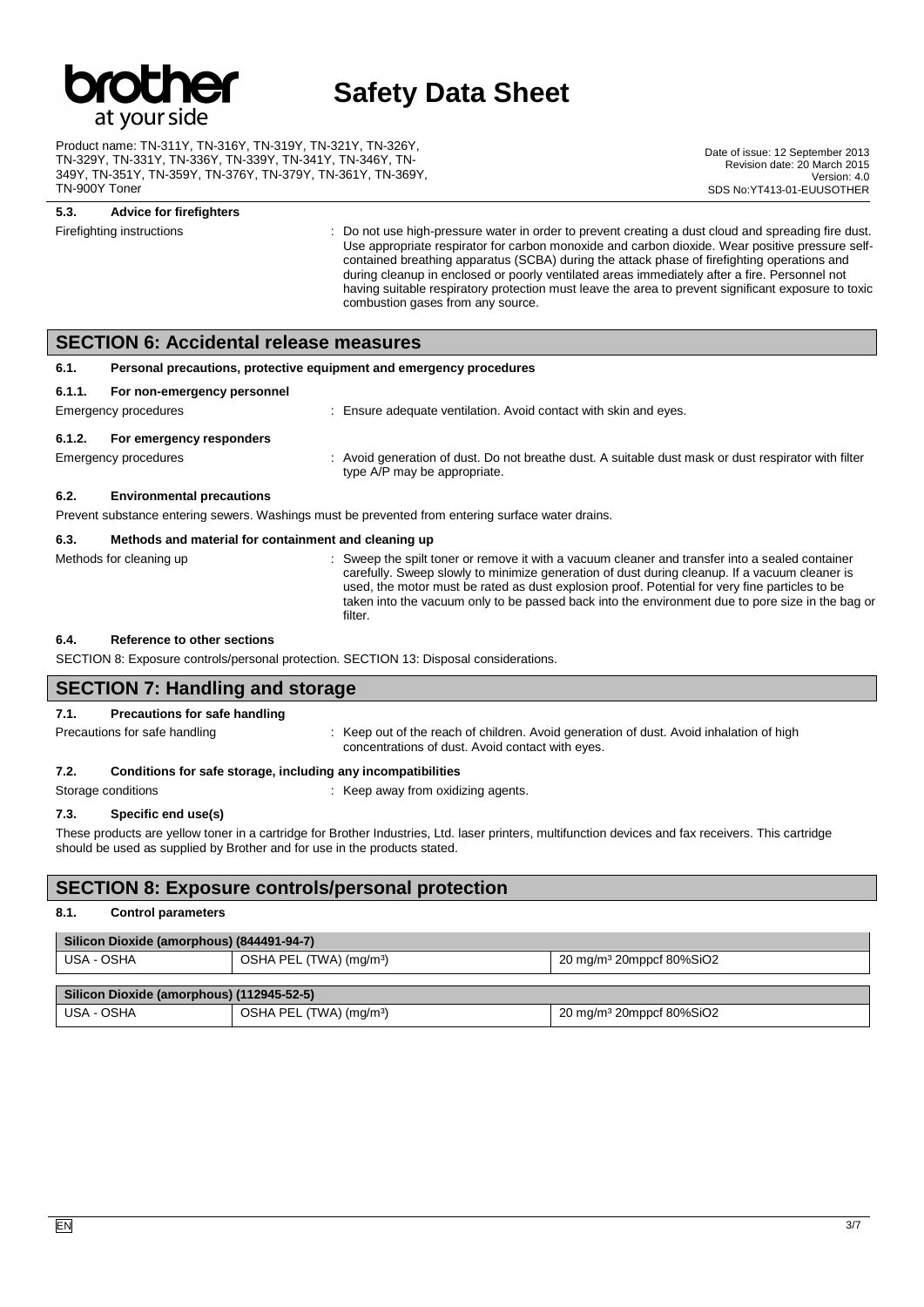

Product name: TN-311Y, TN-316Y, TN-319Y, TN-321Y, TN-326Y, TN-329Y, TN-331Y, TN-336Y, TN-339Y, TN-341Y, TN-346Y, TN-349Y, TN-351Y, TN-359Y, TN-376Y, TN-379Y, TN-361Y, TN-369Y, TN-900Y Toner

Date of issue: 12 September 2013 Revision date: 20 March 2015 Version: 4.0 SDS No:YT413-01-EUUSOTHER

| 8.2.<br><b>Exposure controls</b> |                                                                                                                                                       |
|----------------------------------|-------------------------------------------------------------------------------------------------------------------------------------------------------|
| Appropriate engineering controls | : Good general ventilation should be sufficient under normal use.                                                                                     |
| Personal protective equipment    | : Not normally required. For use other than in normal operating procedures (such as in the event<br>of large spill), the following should be applied: |
| Hand protection                  | : protective gloves.                                                                                                                                  |
| Eye protection                   | : Safety goggles.                                                                                                                                     |
| Skin and body protection         | : Long sleeved clothing and long pants.                                                                                                               |
| Respiratory protection           | : Dust mask. (Large spillages: Respirator).                                                                                                           |
| Environmental exposure controls  | : Avoid release to the environment.                                                                                                                   |

## **SECTION 9: Physical and chemical properties**

## **9.1. Information on basic physical and chemical properties**

| Physical state                                | Solid                                                                                         |
|-----------------------------------------------|-----------------------------------------------------------------------------------------------|
| Appearance                                    | Powder                                                                                        |
| Color                                         | Yellow                                                                                        |
| Odor                                          | odorless                                                                                      |
| Odor threshold                                | No information available                                                                      |
| рH                                            | Not applicable                                                                                |
| Relative evaporation rate (butyl acetate=1)   | No information available                                                                      |
| Relative evaporation rate (ether=1)           | Not available                                                                                 |
| Melting point                                 | No information available                                                                      |
| Freezing point                                | No information available                                                                      |
| Boiling point                                 | Not applicable                                                                                |
| Flash point                                   | Not applicable                                                                                |
| Auto-ignition temperature                     | No information available                                                                      |
| Decomposition temperature                     | Not available                                                                                 |
| Flammability (solid, gas)                     | Not applicable                                                                                |
| Vapor pressure                                | Not applicable                                                                                |
| Relative vapor density at 20 °C               | Not applicable                                                                                |
| Relative density                              | No information available                                                                      |
| Relative density of saturated gas/air mixture | No information available                                                                      |
| Solubility                                    | Insoluble in water                                                                            |
| Log Pow                                       | No information available                                                                      |
| Log Kow                                       | No information available                                                                      |
| Viscosity, kinematic                          | Not applicable                                                                                |
| Viscosity, dynamic                            | Not applicable                                                                                |
| <b>Explosive properties</b>                   | Explosive limits of toner particles suspended in air approximately equal to that of coal dust |
| Oxidizing properties                          | No information available                                                                      |
| <b>Explosion limits</b>                       | No information available                                                                      |
|                                               |                                                                                               |

#### **9.2. Other information**

No additional information available

### **SECTION 10: Stability and reactivity**

#### **10.1. Reactivity**

No information available.

#### **10.2. Chemical stability**

Stable.

#### **10.3. Possibility of hazardous reactions**

No information available.

#### **10.4. Conditions to avoid**

Keep at temperature not exceeding 200 °C. Avoid friction, sparks, or other means of ignition.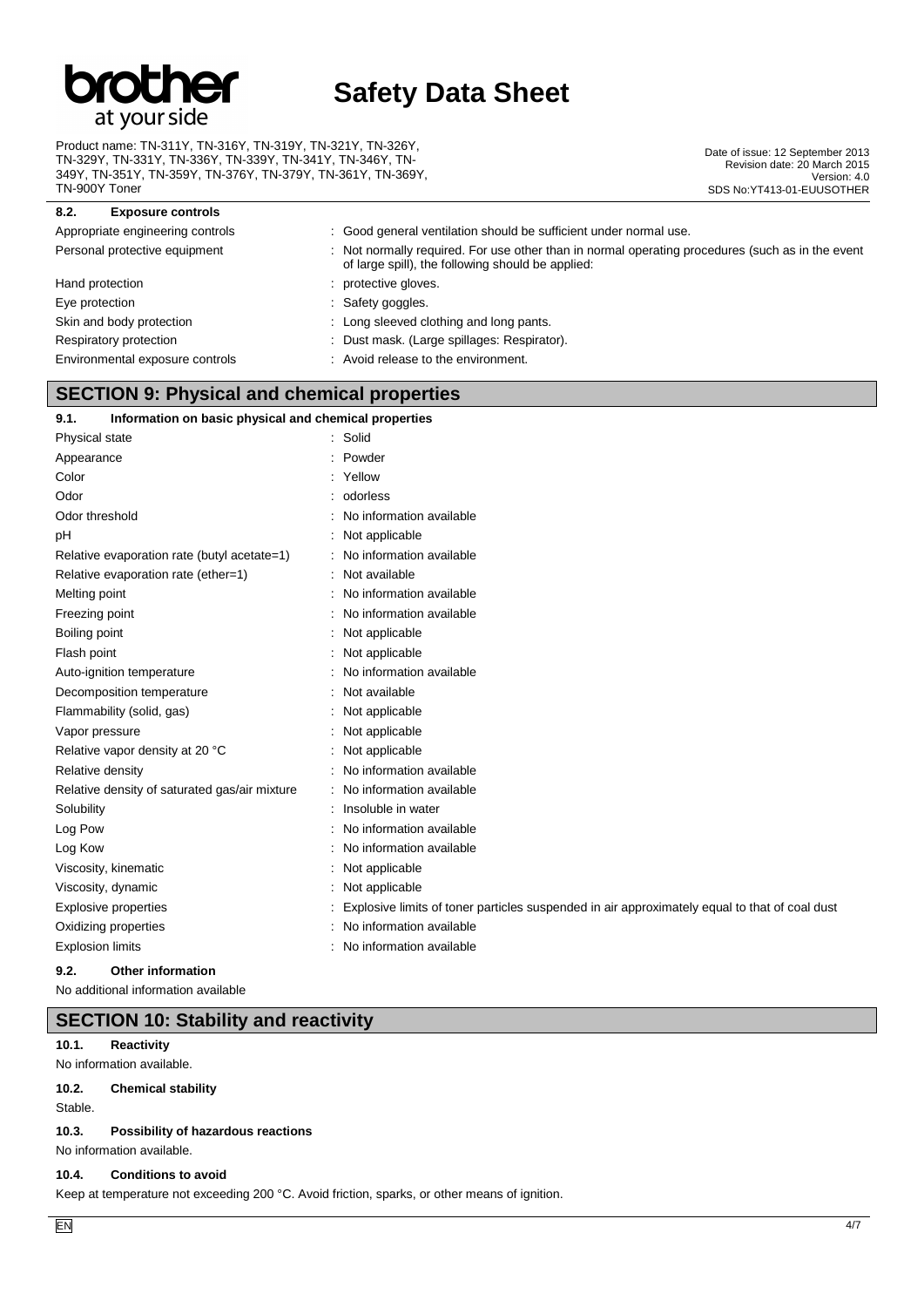

Product name: TN-311Y, TN-316Y, TN-319Y, TN-321Y, TN-326Y, TN-329Y, TN-331Y, TN-336Y, TN-339Y, TN-341Y, TN-346Y, TN-349Y, TN-351Y, TN-359Y, TN-376Y, TN-379Y, TN-361Y, TN-369Y, TN-900Y Toner

**10.5. Incompatible materials**

Strong oxidizing agents.

### **10.6. Hazardous decomposition products**

Carbon monoxide. Carbon dioxide. Nitrogen oxides.

## **SECTION 11: Toxicological information**

| Information on toxicological effects<br>11.1.         |                                                                                                                     |  |  |  |
|-------------------------------------------------------|---------------------------------------------------------------------------------------------------------------------|--|--|--|
| Acute toxicity                                        | : Not classified                                                                                                    |  |  |  |
| LD50 oral rat<br>LC50 inhalation rat (mg/l)           | > 2000 mg/kg (OECD 420 method)<br>$> 5.25$ mg/l/4h (OECD 436 method)                                                |  |  |  |
| Skin corrosion/irritation                             | : Non-irritant. (OECD 404 method)<br>pH: Not applicable                                                             |  |  |  |
| Serious eye damage/irritation                         | : Minimal irritant to the eye. (OECD 405 method)<br>pH: Not applicable                                              |  |  |  |
| Respiratory or skin sensitization                     | : It is not a skin sensitizer. (OECD 429 method)                                                                    |  |  |  |
| Germ cell mutagenicity                                | : AMES test : Negative. (OECD 471 method)                                                                           |  |  |  |
| Carcinogenicity                                       | : Ingredients of this product have not been classified as carcinogens according to IARC<br>monographs, NTP and OSHA |  |  |  |
| Reproductive toxicity                                 | : Not classified                                                                                                    |  |  |  |
| Specific target organ toxicity (single exposure)      | : Not classified                                                                                                    |  |  |  |
| Specific target organ toxicity (repeated<br>exposure) | : Not classified                                                                                                    |  |  |  |
| Aspiration hazard                                     | : Not classified                                                                                                    |  |  |  |

## **SECTION 12: Ecological information**

| 12.1.             | Toxicity                                                                   |                             |
|-------------------|----------------------------------------------------------------------------|-----------------------------|
| Ecology - general |                                                                            | : No information available. |
|                   |                                                                            |                             |
| 12.2.             | Persistence and degradability                                              |                             |
|                   | Persistence and degradability                                              | No information available.   |
| 12.3.             | <b>Bioaccumulative potential</b>                                           |                             |
| Log Pow           |                                                                            | No information available    |
| Log Kow           |                                                                            | No information available    |
| 12.4.             | <b>Mobility in soil</b>                                                    |                             |
| Ecology - soil    |                                                                            | No information available.   |
| 12.5.             | <b>Results of PBT and vPvB assessment</b>                                  |                             |
|                   | This substance/mixture does not meet the PBT criteria of REACH, annex XIII |                             |

This substance/mixture does not meet the vPvB criteria of REACH, annex XIII

#### **12.6. Other adverse effects**

Other adverse effects  $\qquad \qquad$ : No information available.

Date of issue: 12 September 2013 Revision date: 20 March 2015 Version: 4.0 SDS No:YT413-01-EUUSOTHER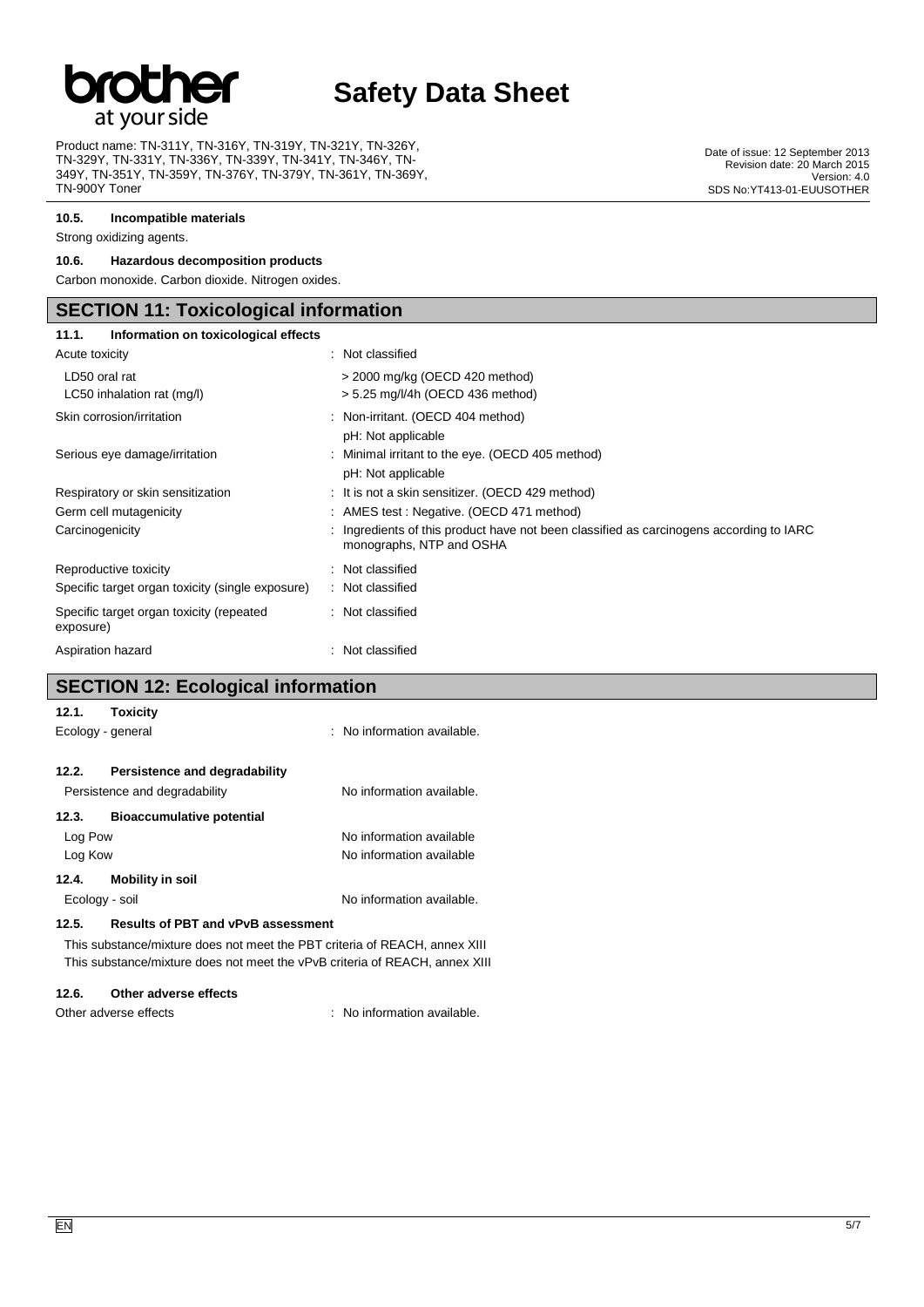

Product name: TN-311Y, TN-316Y, TN-319Y, TN-321Y, TN-326Y, TN-329Y, TN-331Y, TN-336Y, TN-339Y, TN-341Y, TN-346Y, TN-349Y, TN-351Y, TN-359Y, TN-376Y, TN-379Y, TN-361Y, TN-369Y, TN-900Y Toner

### **SECTION 13: Disposal considerations**

#### **13.1. Waste treatment methods**

Waste disposal recommendations : Do not put toner or toner cartridges into a fire, this can cause fire to spread with the risk of causing burn injuries. Shred toner cartridges in a dust/explosion controlled environment. Finely dispersed particles may form explosive mixtures in the air. Dispose in accordance with federal, state and local regulations.

### **SECTION 14: Transport information**

| In accordance with ADR / IMDG / IATA / DOT / UN |                                |   |             |
|-------------------------------------------------|--------------------------------|---|-------------|
| UN number<br>14.1.                              |                                |   |             |
|                                                 | Not regulated for transport    |   |             |
| 14.2.                                           | UN proper shipping name        |   |             |
|                                                 | Proper Shipping Name (ADR/RID) |   | : None      |
|                                                 | Proper Shipping Name (IATA)    |   | None        |
|                                                 | Proper Shipping Name (IMDG)    |   | $:$ None    |
|                                                 |                                |   |             |
| 14.3.                                           | Transport hazard class(es)     |   |             |
| Not applicable                                  |                                |   |             |
| 14.4.                                           | <b>Packing group</b>           |   |             |
| Not applicable                                  |                                |   |             |
|                                                 | 14.5. Environmental hazards    |   |             |
| Other information                               |                                | ٠ | None        |
| 14.6.                                           | Special precautions for user   |   |             |
|                                                 | Special transport precautions  | t | <b>None</b> |
|                                                 | 14.6.1. Overland transport     |   |             |
| No additional information available             |                                |   |             |
| 14.6.2. Transport by sea                        |                                |   |             |
| No additional information available             |                                |   |             |
|                                                 |                                |   |             |

**14.6.3. Air transport** No additional information available

#### **14.7. Transport in bulk according to Annex II of MARPOL 73/78 and the IBC Code**

IBC code : Not applicable

## **SECTION 15: Regulatory information**

**15.1. Safety, health and environmental regulations/legislation specific for the substance or mixture**

#### **15.1.1. EU-Regulations**

No REACH Annex XVII restrictions Contains no REACH candidate substance

#### **15.1.2. National regulations**

Regional legislation : EU:Not classified as dangerous for supply/use. (1999/45/EC)

USA: All chemical substances contained in this product are and had been listed on the TSCA Chemical Substances Inventory, and none is subject to any of the following TSCA requirements: section 4 test rules; proposed or final section 5(a)(2) significant new use rules; section 5(e) consent orders; section 8(a) preliminary assessment information rules; and section 8(d) health and safety data reporting rules.

Canada: WHMIS: Not applicable. (Manufactured article).